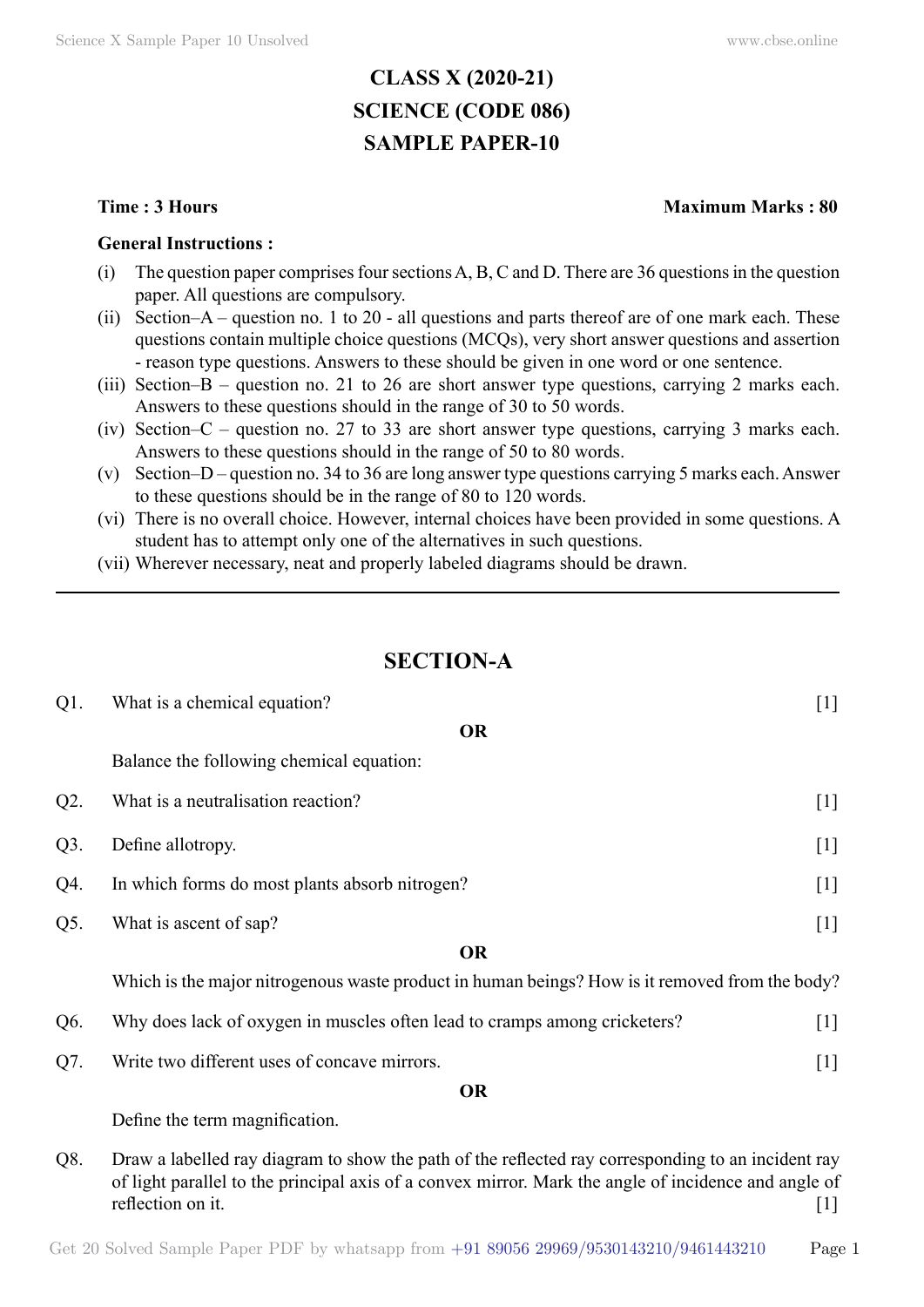| Q9.  | Why do we see a rainbow in the sky only after rainfall?                                                                                                                                                                                                                                                                                                                                                                                                                                                                                                                                                                                                                                                                                                                                     | $[1]$       |
|------|---------------------------------------------------------------------------------------------------------------------------------------------------------------------------------------------------------------------------------------------------------------------------------------------------------------------------------------------------------------------------------------------------------------------------------------------------------------------------------------------------------------------------------------------------------------------------------------------------------------------------------------------------------------------------------------------------------------------------------------------------------------------------------------------|-------------|
| Q10. | Mention the condition under which a current can flow in a conductor.                                                                                                                                                                                                                                                                                                                                                                                                                                                                                                                                                                                                                                                                                                                        | $[1]$       |
|      | <b>OR</b>                                                                                                                                                                                                                                                                                                                                                                                                                                                                                                                                                                                                                                                                                                                                                                                   |             |
|      | What are the special features of a heating wire?                                                                                                                                                                                                                                                                                                                                                                                                                                                                                                                                                                                                                                                                                                                                            |             |
| Q11. | On what effect of an electric current does an electromagnet work?                                                                                                                                                                                                                                                                                                                                                                                                                                                                                                                                                                                                                                                                                                                           | $[1]$       |
| Q12. | State Faraday's law of electromagnetic induction.                                                                                                                                                                                                                                                                                                                                                                                                                                                                                                                                                                                                                                                                                                                                           | $[1]$       |
| Q13. | Which of the following are always at the second trophic level of food chains?<br>Carnivores, Autotrophs, Herbivores                                                                                                                                                                                                                                                                                                                                                                                                                                                                                                                                                                                                                                                                         | $[1]$       |
|      | <b>OR</b>                                                                                                                                                                                                                                                                                                                                                                                                                                                                                                                                                                                                                                                                                                                                                                                   |             |
|      | What will be the amount of energy available to the organisms of the 2nd trophic level of a food<br>chain, if the energy available at the first trophic level is 10,000 joules?                                                                                                                                                                                                                                                                                                                                                                                                                                                                                                                                                                                                              |             |
|      | For question numbers 14, 15 and 16, two statements are given-one labelled Assertion (A) and<br>the other labelled Reason (R). Select the correct answer to these questions from the codes (a),<br>$(b)$ , $(c)$ and $(d)$ as given below :                                                                                                                                                                                                                                                                                                                                                                                                                                                                                                                                                  |             |
|      | (a) Both A and R are true and R is correct explanation of the assertion.<br>(b) Both A and R are true but R is not the correct explanation of the assertion.<br>(c) A is true but $R$ is false.<br>(d) A is false but R is true.                                                                                                                                                                                                                                                                                                                                                                                                                                                                                                                                                            |             |
| Q14. | <b>Assertion :</b> Calcium carbonate when heated gives calcium oxide and water.<br><b>Reason :</b> On heating calcium carbonate, decomposition reaction takes place.                                                                                                                                                                                                                                                                                                                                                                                                                                                                                                                                                                                                                        | $[1]$       |
| Q15. | <b>Assertion :</b> Mutation is sudden change in the genetic material.<br><b>Reason :</b> Variation is useful for the survival of species over time.                                                                                                                                                                                                                                                                                                                                                                                                                                                                                                                                                                                                                                         | $[1]$       |
| Q16. | <b>Assertion :</b> Man is a herbivore.                                                                                                                                                                                                                                                                                                                                                                                                                                                                                                                                                                                                                                                                                                                                                      |             |
|      | <b>Reason</b> : Omnivores eat both plant parts and meat of animals.                                                                                                                                                                                                                                                                                                                                                                                                                                                                                                                                                                                                                                                                                                                         | $[1]$       |
|      | <b>OR</b>                                                                                                                                                                                                                                                                                                                                                                                                                                                                                                                                                                                                                                                                                                                                                                                   |             |
|      | <b>Assertion :</b> The food in the ecosystem is preserved in a linear fashion.<br><b>Reason</b> : Plants use the solar energy in reducing carbon dioxide to carbon.                                                                                                                                                                                                                                                                                                                                                                                                                                                                                                                                                                                                                         |             |
| Q17. | Read the following and answer any four questions from 17.1 to 17.5.<br>In Modern Periodic Table, metals are towards the left hand side, non-metals are towards the right<br>hand side and there is a zig-zag line between them which contains metalloids.<br>Metals are electropositive, i.e., they have a tendency to lose electrons. As the effective nuclear<br>charge acting on the valence shell electrons increases across a period, the tendency to lose electron<br>will decrease so metallic character decreases. Down the group, the effective nuclear charge<br>experienced by valence electrons is decreasing because the outermost electrons are farther away<br>from the nucleus. Therefore, they can be lost easily and thus metallic character increases down the<br>group. | $1\times 4$ |
|      | Non-metals on the other hand, are electronegative. They tend to form bonds by gaining electrons.<br>Non-metallic character increases along the period and decreases down the group.                                                                                                                                                                                                                                                                                                                                                                                                                                                                                                                                                                                                         |             |

**17.1** Which of the following element is not a metalloid?

| $(a)$ Ge | $(b)$ As |
|----------|----------|
| $(c)$ Ar | $(d)$ Te |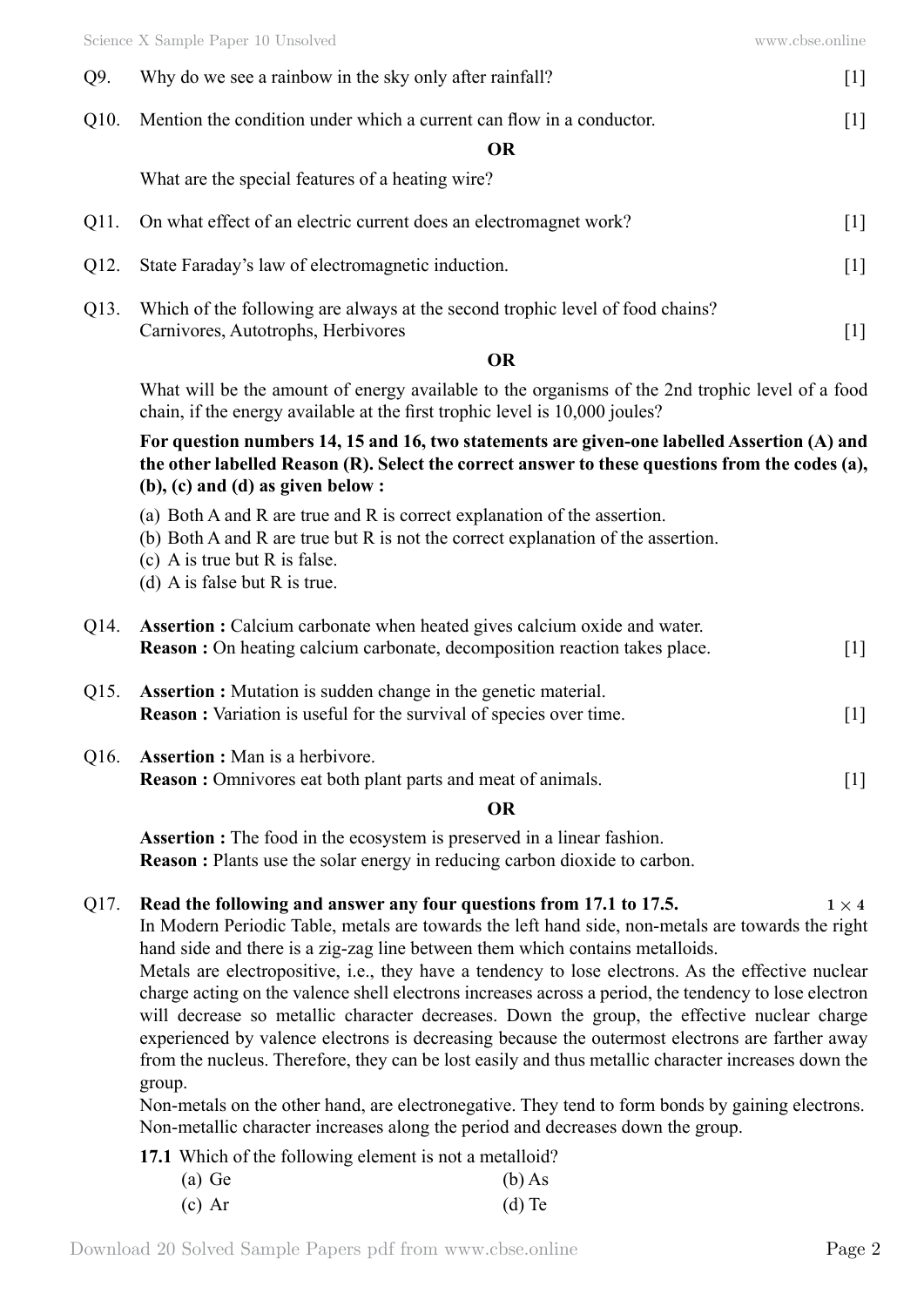- **17.2** The order of metallic character of some elements is  $N < P < As < Sb$   $\leq$  Bi. The most electronegative among these elements is
	- (a) N (b) P
	- $\Delta$  (d) Bi
- **17.3** Which of the following statements is correct?
	- (a) Electronegativity increases down the group.
	- (b) Metallic character decreases down the group.
	- (c) Effective nuclear charge decreases down the group.
	- (d) The force of attraction between the nucleus and the outermost electrons increases down the group.
- **17.4** Which of the following property increases along the period?
	- (a) Atomic size
	- (b) Metallic character
	- (c) Electropositivity
	- (d) Non-metallic character
- **17.5** Which of the following is the most non-metallic element?
	- (a) P (b) Cl
	- $\alpha$  (c) Se (d) Br
- Q18. **Read the following and answer any four questions from 18.1 to 18.5.**  $1 \times 4$ Energy is needed to maintain a state of order in our body. The source of energy and materials is the food we eat. Some organisms use simple food material obtained from inorganic sources and other organisms utilise complex substances. These complex substances have to be broken down into simpler ones before they can be used for the upkeep and growth of the body.
	- **18.1** All non-green organisms fall under the category of
		- (a) autotrophs
		- (b) heterotrophs
		- (c) saprobes
		- (d) chemotrophs
	- **18.2** The diagram below is an experiment conducted to study a factor necessary for photosynthesis.





The test performed on the leaf and the solution used for the test are respectively

- (a) starch test and potassium iodide
- (b) chlorophyll test and ethyl alcohol
- (c) photosynthesis test and potassium iodide
- (d) starch test and ethyl alcohol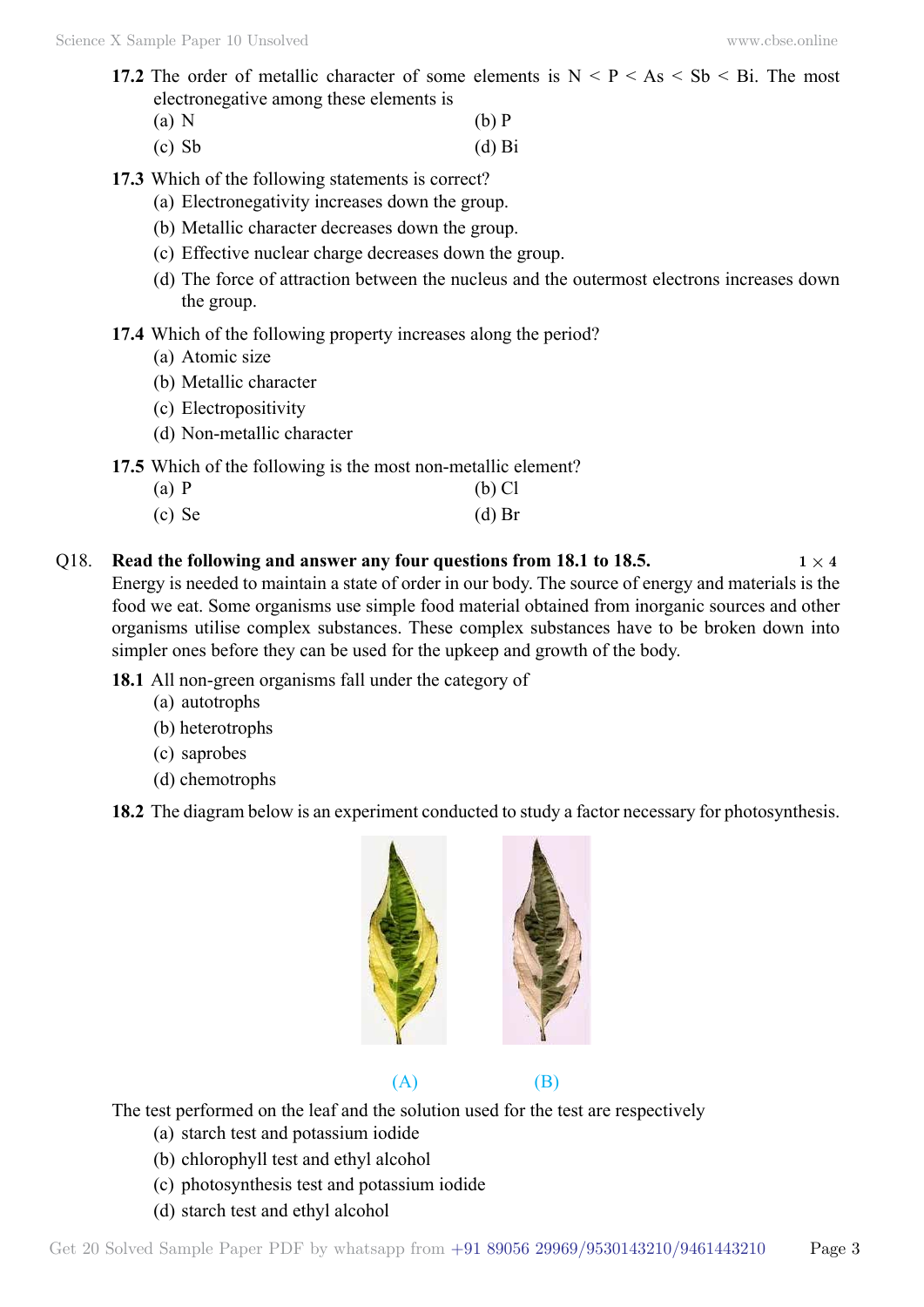### **18.3** Below given diagram represents the cross section of a leaf.



Identify "X" and choose the correct combination of plots provided in the following table.

|     | X               | <b>Description</b> | <b>Function</b>                       |
|-----|-----------------|--------------------|---------------------------------------|
| (a) | Chlorophyll     | A<br>green         | coloured Essential for photosynthesis |
|     |                 | pigment            |                                       |
| (b) | Chloroplast     | A cell organelle   | Conducts photosynthesis               |
| (c) | Vascular bundle | Vascular tissue    | Transportation in plants              |
| (d) | Chloroplast     | A<br>green         | coloured Essential for photosynthesis |
|     |                 | pigment            |                                       |

**18.4** Which of the following statement(s) is (are) true about stomata?

- I. These are the tiny pores present on the surface of the leaves.
- II. Through these, massive amounts of gaseous exchange take place.
- III. Plants open these pores when carbon dioxide is not required for photosynthesis.
- IV. Guard cells operate the opening and closing of these pores.
	- (a) I and II only (b) I and III only
	- (c) I, II and III only  $(d)$  I, II and IV only

**18.5** Study the table below and select the row that has the incorrect information.

|                |          | Organism Type of<br>nutrition | heterotrophic |
|----------------|----------|-------------------------------|---------------|
| a)             | Amoeba   | Holozoic                      |               |
|                | Mushroom | Saprophytic                   |               |
| $\mathbf{c}$ ) | Lice     | Parasitic                     |               |
|                | Lion     | Parasitic                     |               |

### Q19. **Read the following and answer any four questions from 19.1 to 19.5.**  $1 \times 4$

A ray of light travelling from a rarer medium to a denser medium slows down and bends towards the normal. When it travels from denser medium to a rarer medium, it speeds up and bends away from the normal.

Consider an analogy to assist in our understanding of these two important principles. Suppose that a fast car is travelling across the road towards a thick mud at an angle, the mud slows down one side of the car, and the path of the car bends.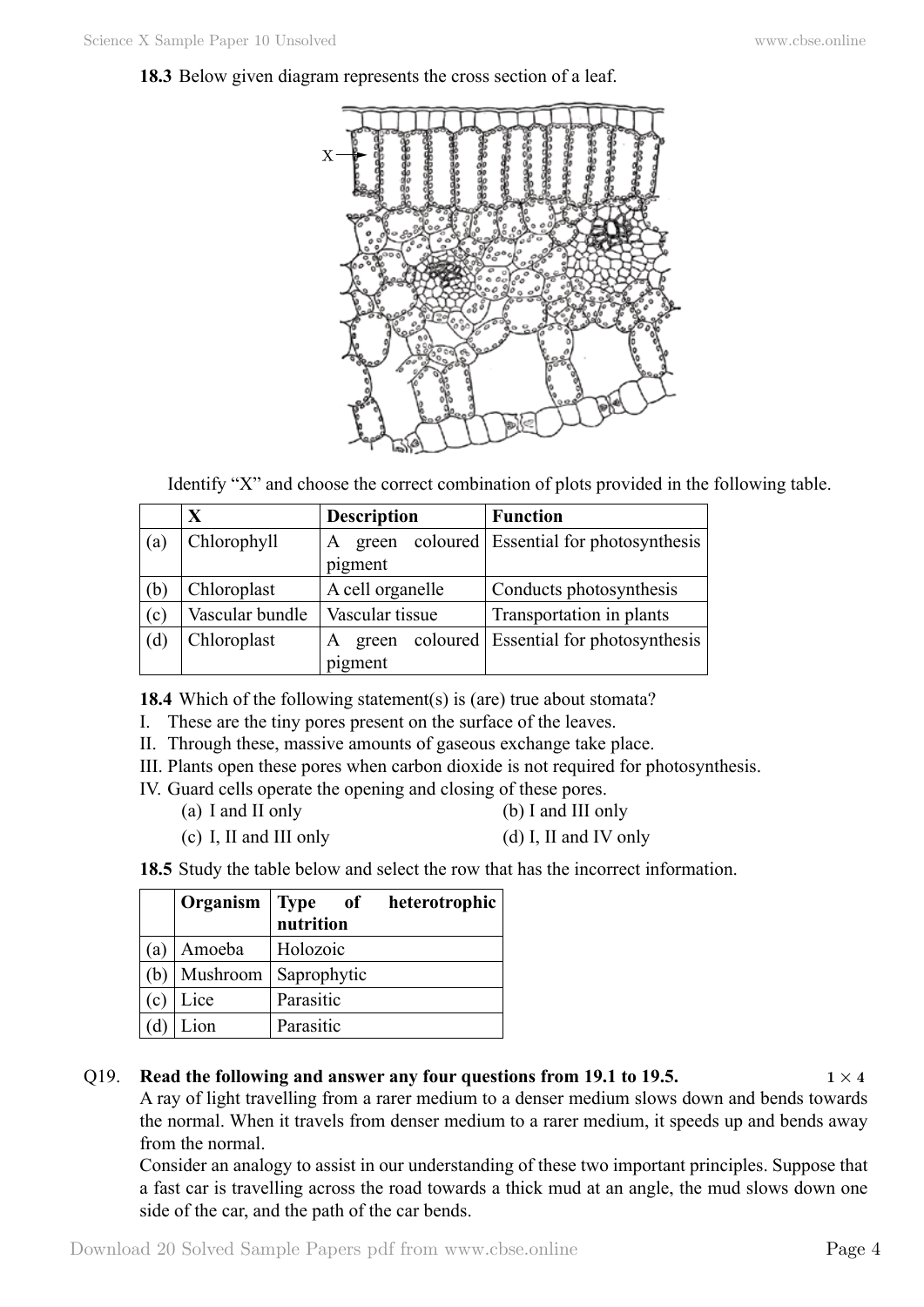The more it is slowed, the more it bends. Upon exiting the thick mud on the opposite side, the car speeds up and achieves its original speed. In effect, this analogy would be representative of light wave crossing two boundaries.

At the first boundary (the road to thick mud boundary), the light ray (or the car) would be slowing down; and at the second boundary (the mud to road boundary), the light ray (or the car) would be speeding up. We can apply our two important principles listed above and predict the direction of bending and the path of the car as it travels through the thick mud. As indicated in the diagram, upon entering the mud, the car slows down and the path of the car bends towards the normal (perpendicular line drawn to the surface). Upon exiting the mud, the car speeds up and the path of the car bends away from the normal. The path of the car is closer to the normal in the slower medium and farther from the normal in the faster medium.

This analogy can be extended to the path of a light ray as it passes from air into and out of a rectangular block of glass.



**19.1** A student studies that when a ray of light travels from air into the glass slab, it bends towards the normal. But as refracted ray emerges out of the glass slab to the vacuum, it bends away from the normal, as shown.

Which option explains the law of refraction of light through the glass slab?



- (a) Light always bends towards the normal slab in a glass slab.
- (b) Ray of light travelling in the air is always considered as the incident ray, and the one in the glass is the refracted ray.
- (c) The incident ray, the refracted ray and the normal to the interface always lie on the same plane.
- (d) Ray of light always travels in a straight path irrespective of change in medium.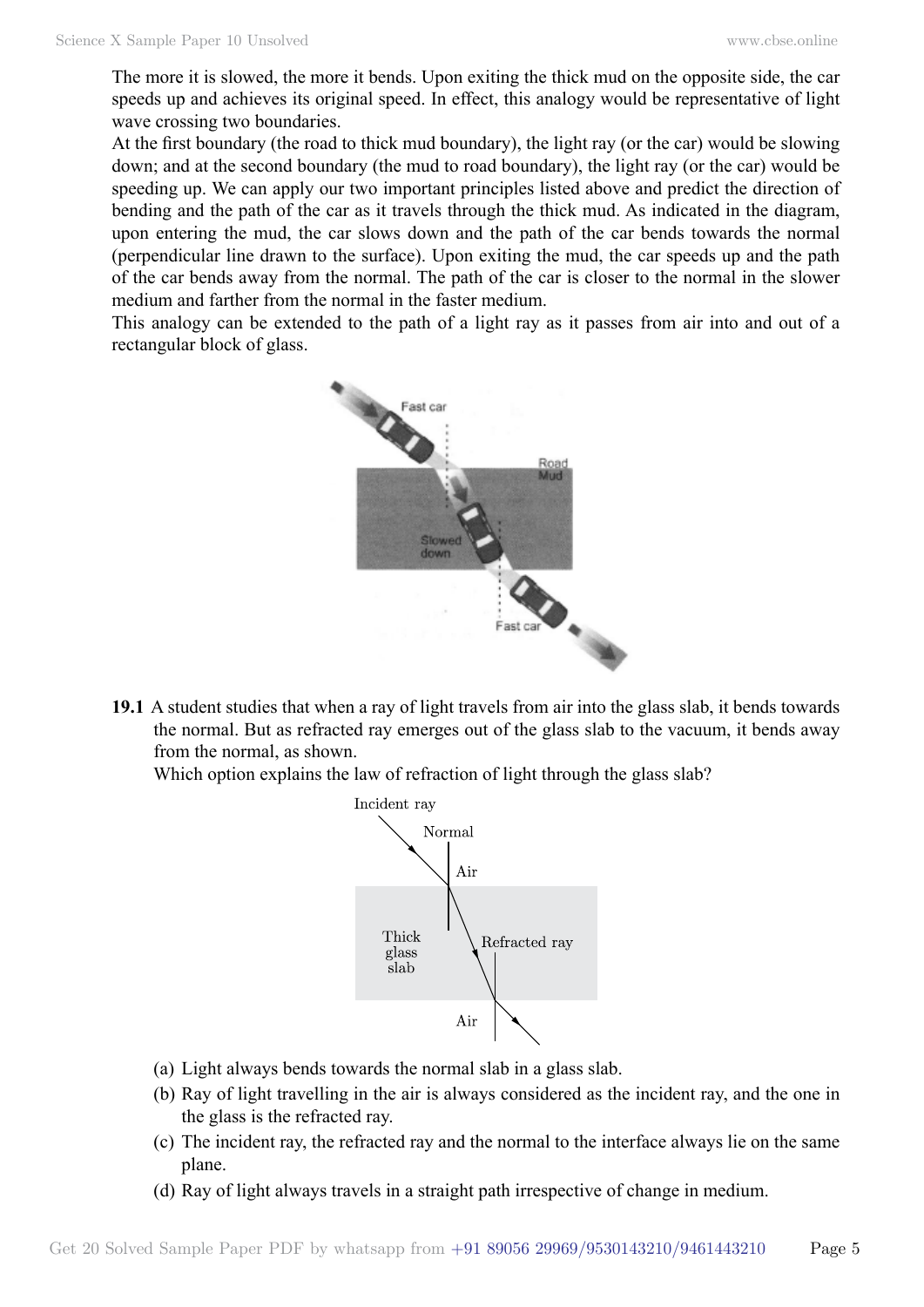- **19.2** A student studies that speed of light in air is 300000 km/s whereas that of speed in a glass slab is about 197000 km/s. What causes the difference in speed of light in these two media? (a) Difference in density
	- (b) Difference in amount of light
	- (c) Difference in direction of wind flow
	- (d) Difference in temperature
- **19.3** The speed of light in air is  $3 \times 10^8$  m/s, whereas that of the speed of light in water is  $2.26 \times 10^8$  m/s. What is the refractive index of water with respect to air?
	- (a) 2.64 (b) 1
	- (c)  $1.32$  (d)  $0.75$
- **19.4** Rahul conducts an experiment using an object of height 10 cm and a concave lens with focal length 20 cm. The object is placed at a distance of 25 cm from the lens. Can the image be formed on a screen?
	- (a) Yes, as the image formed will be real.
	- (b) No, as the image formed will be inverted.
	- (c) No, as the image formed will be virtual.
	- (d) Yes, as the image formed will be erect.
- **19.5** A ray of light continues moving along the same path while passing through air-glass interface. The angle of incidence for the ray is
	- (a) zero  $(b) 90^\circ$
	- (c) less than  $90^{\circ}$  (d) greater than  $90^{\circ}$

#### Q20. **Read the following and answer any four questions from 20.1 to 20.5.**  $1 \times 4$

It is now well known that "magnetic field is caused by electric current."

Whenever there is a change in magnetic flux linked with a coil (or circuit) an emf is induced in the coil. This phenomenon is called electromagnetic induction.

The emf produced in the coil is called the induced emf. If the coil is closed, the current thus produced is called as induced current.

The direction of induced current is determining by Fleming's right hand rule.

These induced current are used in a moving coil microphone, tape-recorders, video-recorders, hard-discs in computers, etc.

**20.1** The direction of magnetic field around straight conductor carrying current can be determined

by

- (a) Fleming's right hand rule
- (b) Fleming's left hand rule
- (c) Right hand thumb rule
- (d) Lenz's law
- **20.2** Induced current flows through coil
	- (a) only for the period during which magnetic field changes through it.
	- (b) less than the period during which magnetic field changes through it
	- (c) more than the period during which magnetic field changes through it
	- (d) none of these

### **20.3** The direction of induced current is determined by

- (a) Fleming's right hand rule (b) Fleming's left hand rule
- (c) Right hand thumb rule (d) Lenz's law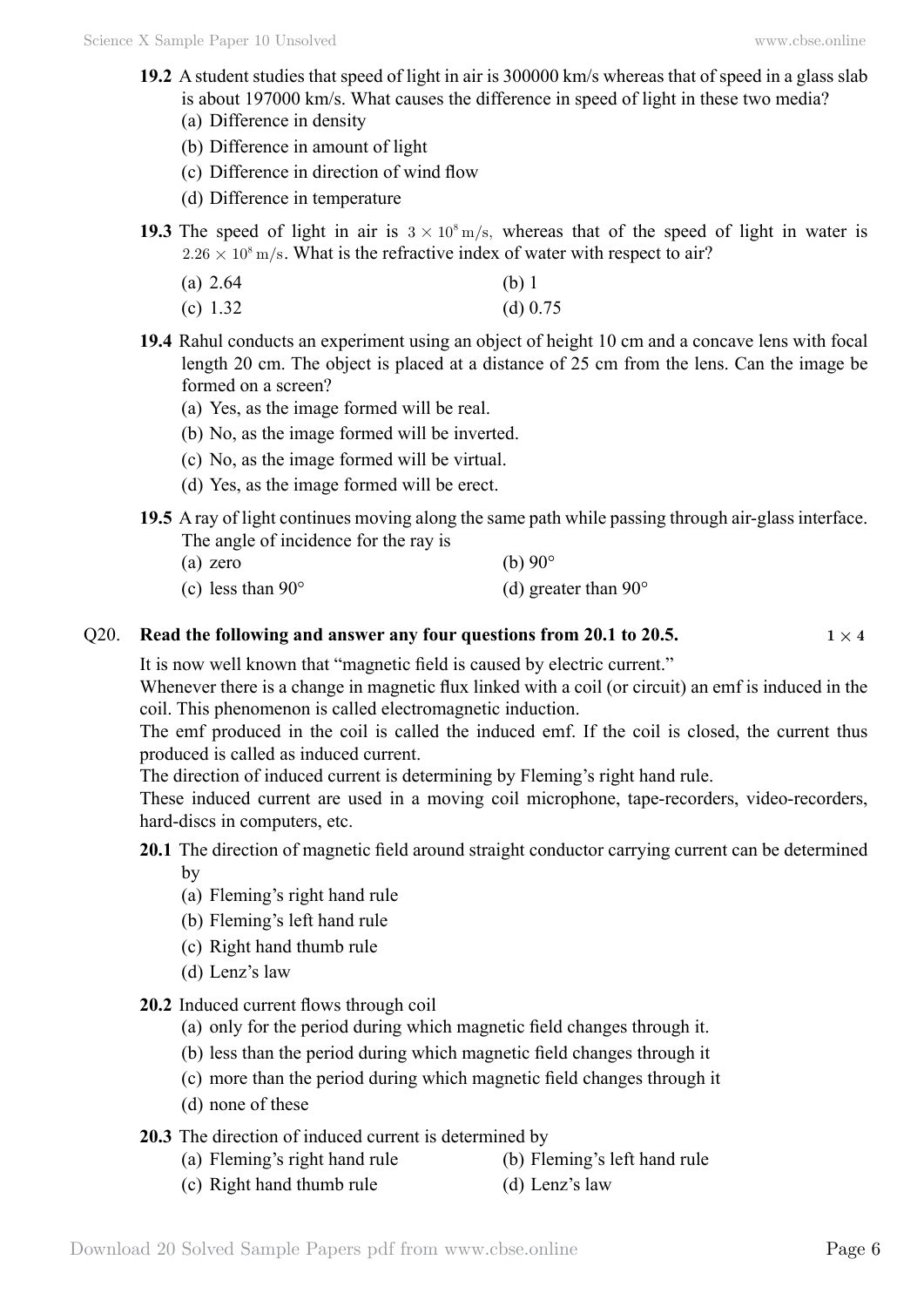- **20.4** A technique of taking image of different body organs which is based on magnetic effect of current is
	-
	- (c) sonography (d) none of these
	- (a) MRI  $(b)$  X-ray
		-
- **20.5** A student connects a coil of wire with a sensitive galvanometer as shown in figure. He will observe the deflection in the galvanometer if bar magnet is



- (a) placed near one of the faces of the coil and parallel to the axis of the coil
- (b) placed near one of the faces of the coil and perpendicular to the axis of the coil
- (c) moved towards or away from the coil and parallel to the axis of the coil
- (d) placed inside the coil

## **SECTION-B**

- Q21. Name two physical properties each of sodium and carbon in which their behaviour is not as expected from their classification as metal and non-metal respectively. [2]
- Q22. Draw the electron dot structure of the gas molecule which is liberated when zinc metal is treated with aqueous NaOH solution. [2]

 **O**

What is heteroatom? Give an example.

- Q23. How does water affect the rate of photosynthesis in plants? [2]
- Q24. List two different functions performed by pancreas in our body. [2]

 **O**

What is peptic ulcer? How is peptic ulcer caused?

Q25. In the figure given below, a narrow beam of white light is shown to pass through a triangular glass prism. After passing through the prism, it produces a spectrum *XY* on the screen.



- (i) Name the phenomenon.
- (ii) State the colours seen at *X* and *Y* . [2]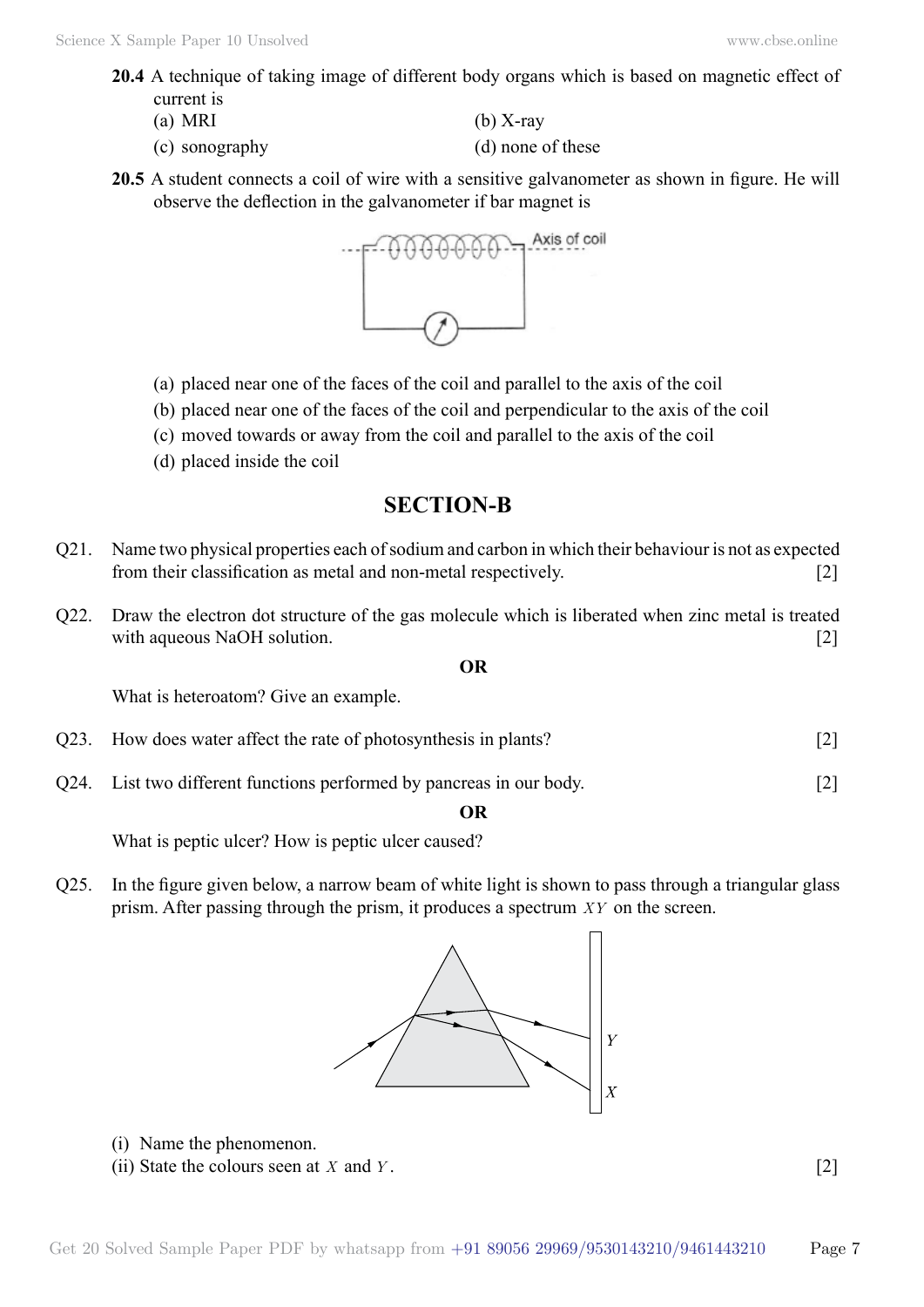Q26. Two wires made of copper and nichrome have equal lengths and equal resistance. Which is thicker? (The resistivity of nichrome is greater than resistivity of copper.) [2]

# **SECTION-C**

- Q27. 2 g of silver chloride is taken in a china dish and the china dish is placed in sunlight for sometime. What will be your observation in this case? Write the chemical reaction involved in the form of a balanced chemical equation. Identify the type of chemical reaction. [3]
- Q28. Distinguish between ionic and covalent compounds under the following properties: (i) Strength of forces between constituent elements (ii) Solubility of compounds in water (iii)Electrical conduction in substances [3]
- Q29. An element '*X* ' has mass number 35 and number of neutrons 18. Write atomic number and electronic configuration of '*X* '. Also write group number, period number and valency of '*X* '. [3]
- Q30. Explain the processes of aerobic respiration in mitochondria of a cell and anaerobic respiration in yeast and muscle with the help of word equations. [3]
- Q31. Name the plant Mendel used for his experiment. What type of progeny was obtained by Mendel in  $F_1$  and  $F_2$  generations when he crossed the tall and short plants? Write the ratio he obtained in  $F_2$ generation plants. [3]

#### **O**

List two differences in tabular form between dominant trait and recessive trait. What percentage/ proportion of the plants in the *F*2 generation/progeny were round, in Mendel's cross between round and wrinkled pea plants?

- Q32. (i) List four characteristics of the images formed by plane mirrors. (ii) How can you distinguish between a plane mirror, a concave mirror and a convex mirror without touching them? [3]
- Q33. Why are forests considered "biodiversity hot spots"? Suggest four approaches towards the conservation of forests. [3]

# **SECTION-D**

- Q34. For making cake, baking powder is taken. If at home your mother uses baking soda instead of baking powder in cake.
	- (i) How will it affect the taste of the cake and why?
	- (ii) How can baking soda be converted into baking powder?
	- (iii)What is the role of tartaric acid added to baking soda? [5]

#### **O**

Compounds such as alcohols and glucose also contain hydrogen but are not categorised as acids. Describe an activity to prove it.

- Q35. Define pollination. Explain the different types of pollination. List two agents of pollination. How does suitable pollination lead to fertilization? [5]
- Q36. A current of 1 ampere flows in a series circuit having an electric lamp and a conductor of  $5 \Omega$  when connected to a 10 V battery. Calculate the resistance of the electric lamp.